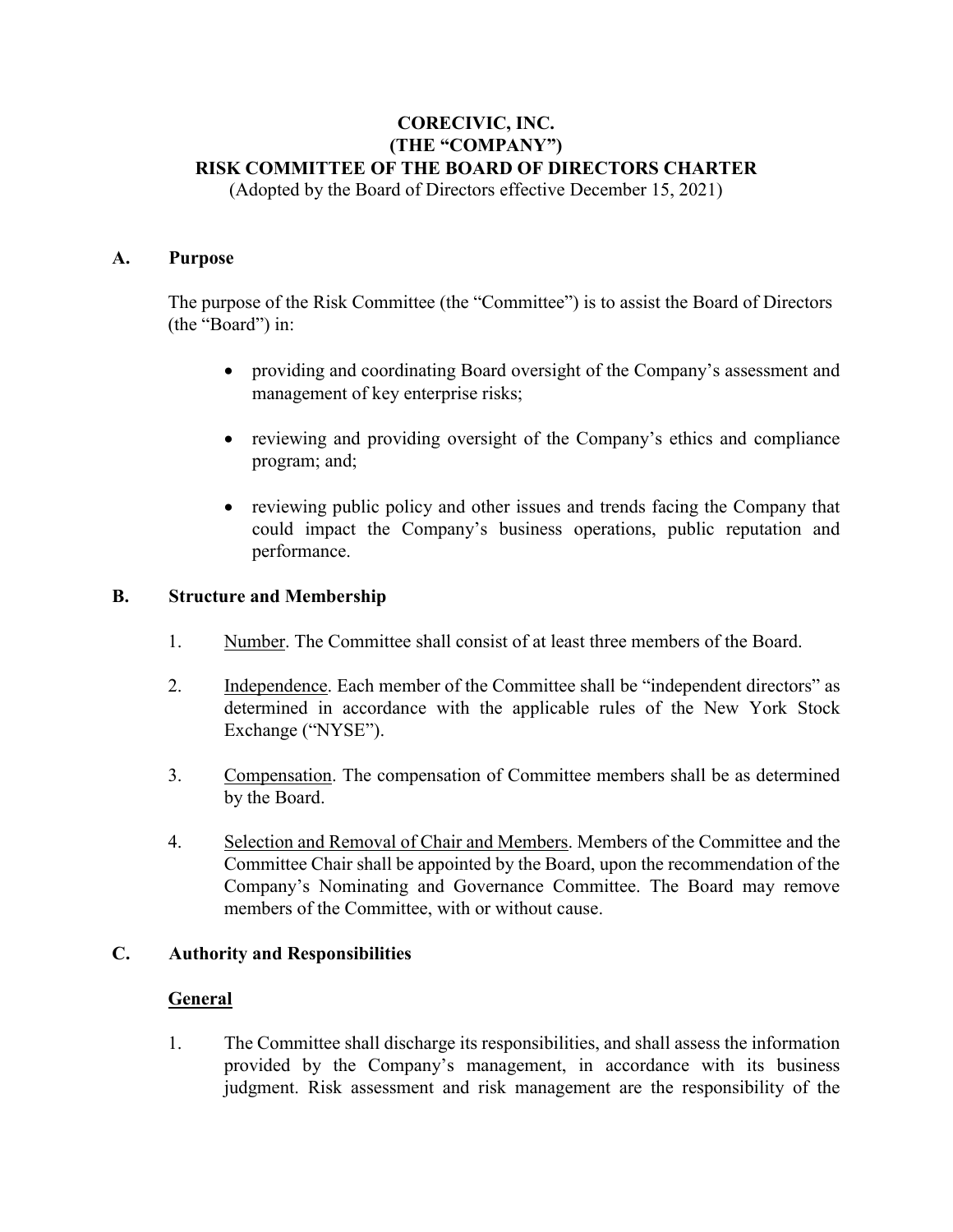Company's management. Similar to the Audit Committee, the Committee has only an oversight and review role and, in fulfilling that role, relies on reviews and reports from management and advisers.

### **Risk Oversight**

- 2. The Committee shall coordinate the Board's oversight of the Company's assessment and management of its key enterprise risks.
- 3. The Committee shall review and discuss with management the Company's risk appetite and tolerance and the Company's significant enterprise risks, and shall provide oversight with respect to the steps management is taking to assess and manage such risks, the adequacy of the Company's resources to fulfill its risk management responsibilities and the Company's risk management culture.
- 4. The Committee shall review and discuss with management selected topics relating to risk oversight and management, to the extent deemed necessary by the Committee or as determined by the Board, including:
	- the Company's Environmental, Social and Governance Reporting Program;
	- the Company's policies and practices relating to the care and treatment of the inmate, detainee and resident populations in facilities owned or managed by the Company, including areas identified in the Company's Human Rights Policy Statement;
	- the Company's compliance and auditing systems regarding operational performance and government contract compliance;
	- material pending legal proceedings and investigations involving the Company and other contingent liabilities;
	- the Company's insurance policies and coverages; and
	- the Company's disclosure of risk information in filings with the Securities and Exchange Commission (including the Company's Annual Report on Form  $10-K$ ).

#### **Ethics and Compliance Program**

5. The Committee shall review and provide oversight with respect to the Company's ethics and compliance program and policies, including its Code of Ethics and Business Conduct in light of the applicable rules of the NYSE, and coordinate the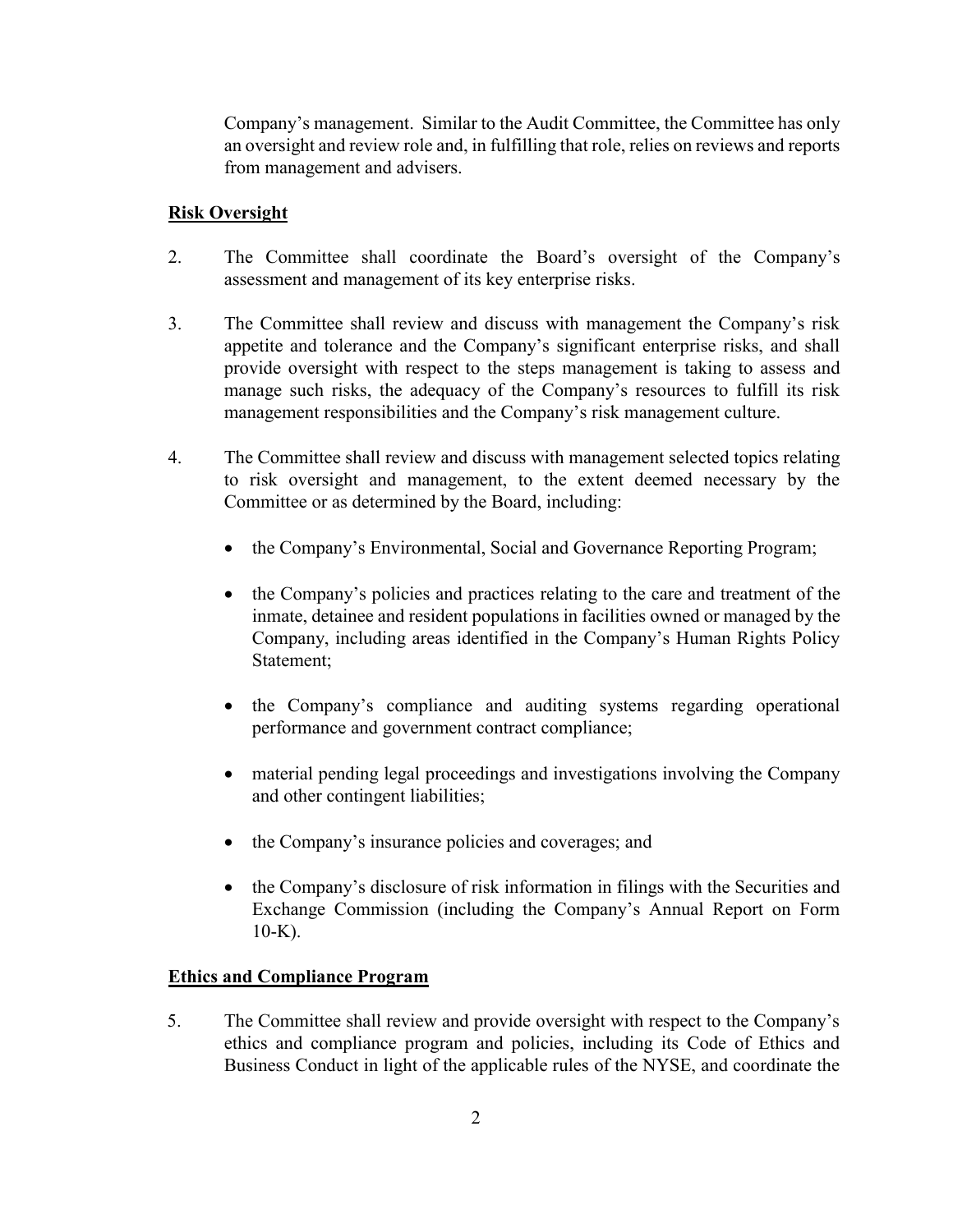Board's oversight of the Company's compliance with legal, regulatory and contract compliance.

6. The Company's chief ethics and compliance officer shall report directly to the Chair of the Committee and to the Chief Executive Officer. The Committee shall review the responsibilities of, and shall be consulted regarding hiring and termination decisions relating to, the Company's chief ethics and compliance officer.

# **Public Affairs**

- 7. The Committee shall review and discuss with management public policy and other issues and trends of significance that could affect the Company's business operations, public reputation and performance.
- 8. The Committee shall review and discuss with management the Company's policies and practices that relate to the Company's public reputation, to the extent deemed necessary by the Committee or as determined by the Board, including:
	- the Company's public relations strategy and the manner in which the Company conducts its public relations activities;
	- the Company's government relations strategy and the manner in which the Company conducts its government relations activities;
	- the Company's policies and practices with respect to community relations and charitable organizations (including contributions) and activities;
	- the Company's practices with respect to corporate social responsibility and sustainability; and
	- stockholder proposals in connection with the Company's annual meeting of stockholders relating to government relations, corporate responsibility and public interest matters.

### **D. Procedures and Administration**

1. Meetings. The Committee shall meet as often as it deems necessary in order to perform its responsibilities. The Committee shall periodically meet separately with management. The Committee shall keep such records of its meetings as it shall deem appropriate.